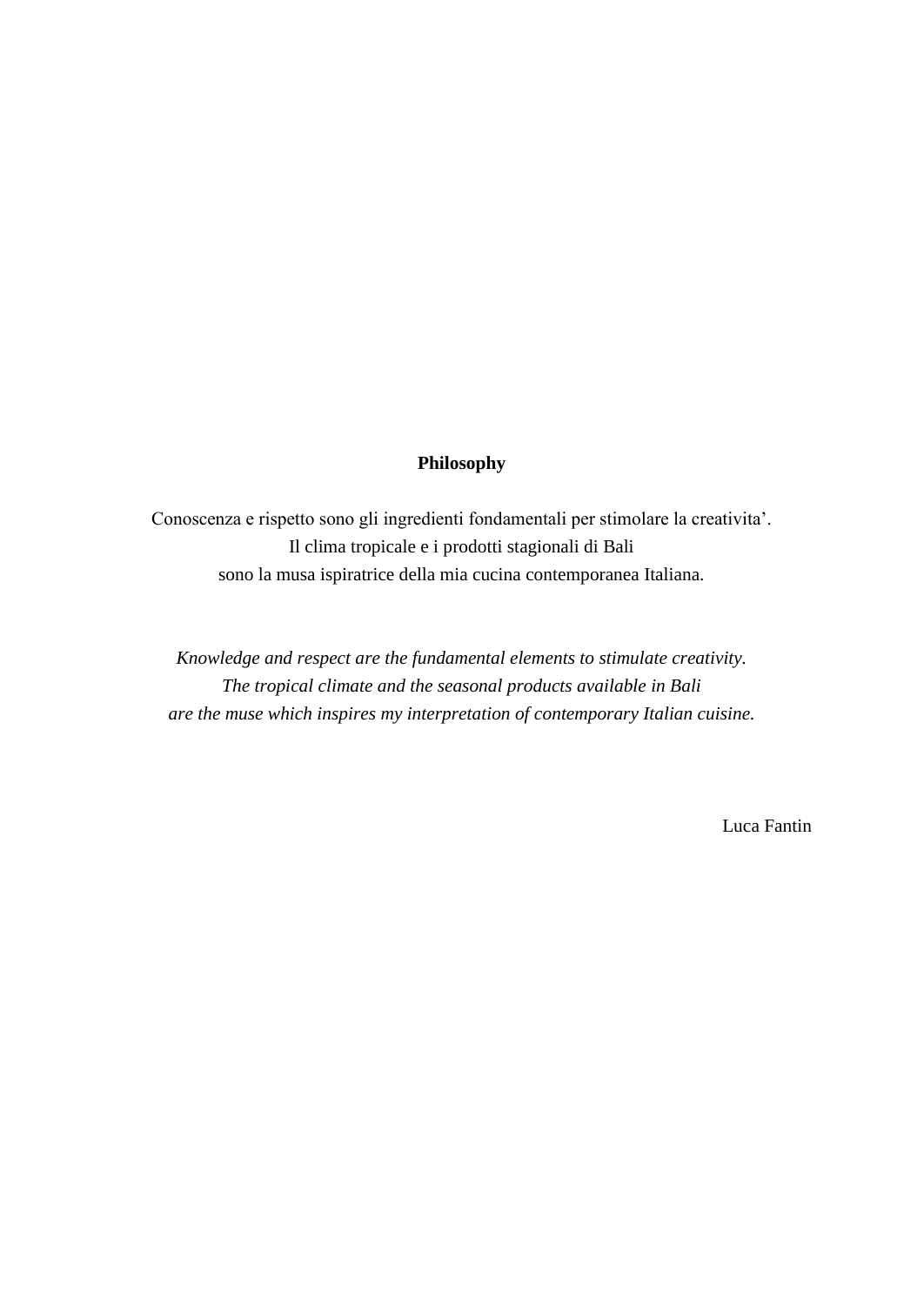#### **Bvlgari Menu**

#### **Una selezione di stuzzichini verrà servita prima del menù**

A small selection of amuse-bouche will be served before the menu

#### **Capasanta con caviale**

Scallop with caviar *Jacquesson Cuvee 735, Brut, NV, Champagne, France*

#### **Spaghetti con anguilla affumicata**

Spaghetti with smoked eel *Ridge Estate, Chardonnay, 2017, Santa Cruz Mountains, U.S.A*

#### **Gnocchi con aragosta**

Gnocchi with lobster *Henri Bourgeois, Sancerre, Les Baronnes, 2016, Loire Valley, France*

#### **Pesce al vapore**

Steamed seasonal fish *Clos Henri, Pinot Noir, 2014, Marlborough, New Zealand*

#### **Vitello con tartufo nero**

Veal with black truffle *Borgogno, Barolo, 2013, Piedmont, Italy*

#### **Consistenze di cocco**

Coconut textures *Baron Philippe de Rothschild, Réserve Mouton Cadet, Sauternes, 2016, Bordeaux, France*

### **Piccola pasticceria** Petit Four

1,900 per person excluding wine pairing 3,900 per person including wine pairing

To enhance your dining experience, this menu is designed to be enjoyed by the whole table

All prices are in thousand Rupiah and subject to prevailing government tax and 10% service charge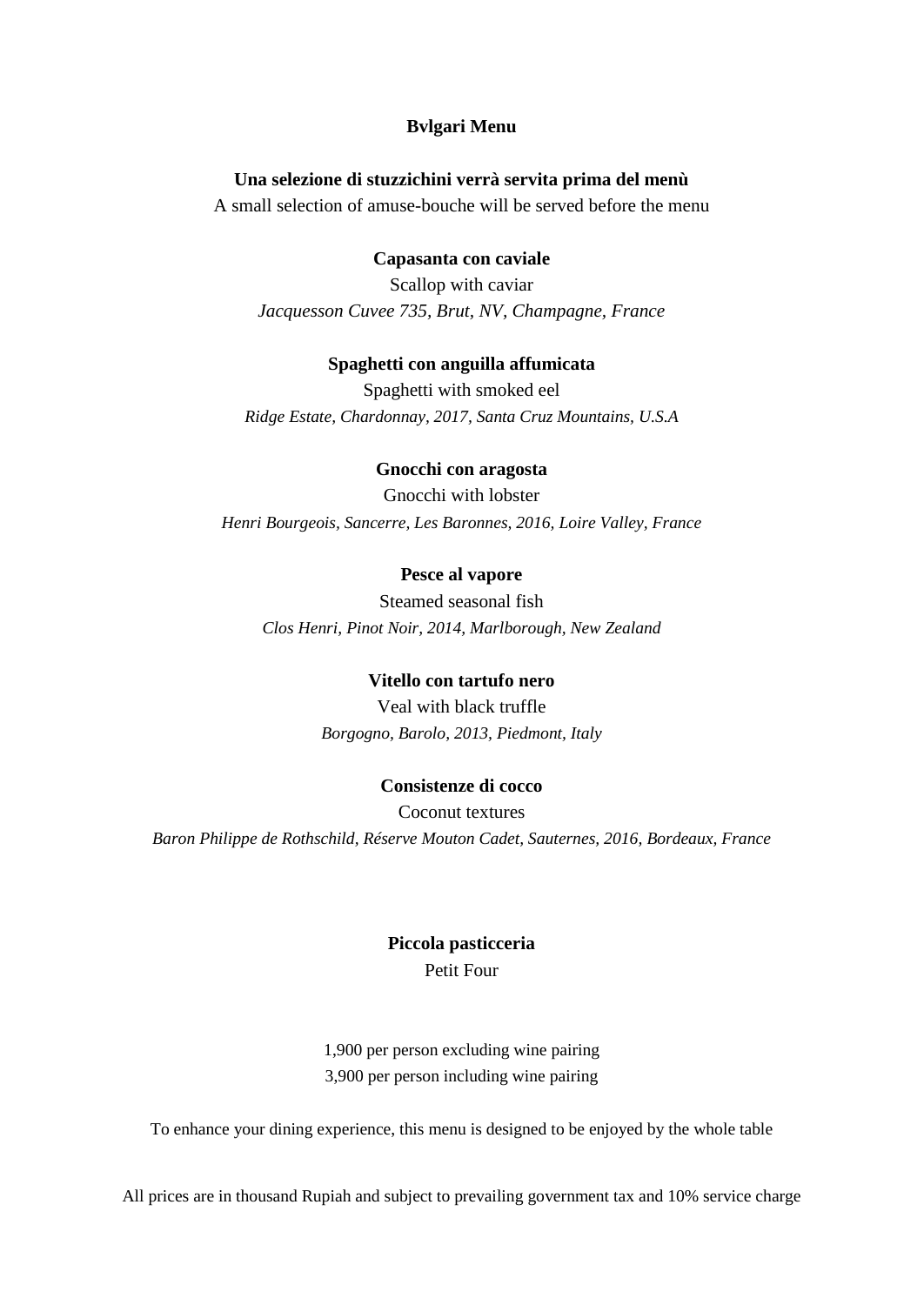## **Antipasti**

| Insalata di aragosta con finocchio ed arancia               | 590        |
|-------------------------------------------------------------|------------|
| Lobster salad with fennel and orange                        |            |
| Capesante con cavolfiore e capperi                          | 480        |
| Scallop with cauliflower and caper                          |            |
| Burrata con carpaccio di verdure e pomodoro alla griglia    | <b>360</b> |
| Burrata cheese with vegetables carpaccio and grilled tomato |            |

# **Primi piatti**

| Ravioli al granchio con brodo di crostacei                   | 580 |
|--------------------------------------------------------------|-----|
| Crab ravioli with crustaceous consommé                       |     |
| Spaghetti al nero di seppia con calamari e fiori di zucchini | 490 |
| Squid ink spaghetti with calamari and zucchini flowers       |     |
| Risotto carnaroli ai funghi e tartufo nero estivo            | 650 |
| Risotto carnaroli with mushrooms and summer black truffle    |     |
| $(Allow\ 20\ minutes)$                                       |     |

All prices are in thousand Rupiah and subject to prevailing government tax and 10% service charge